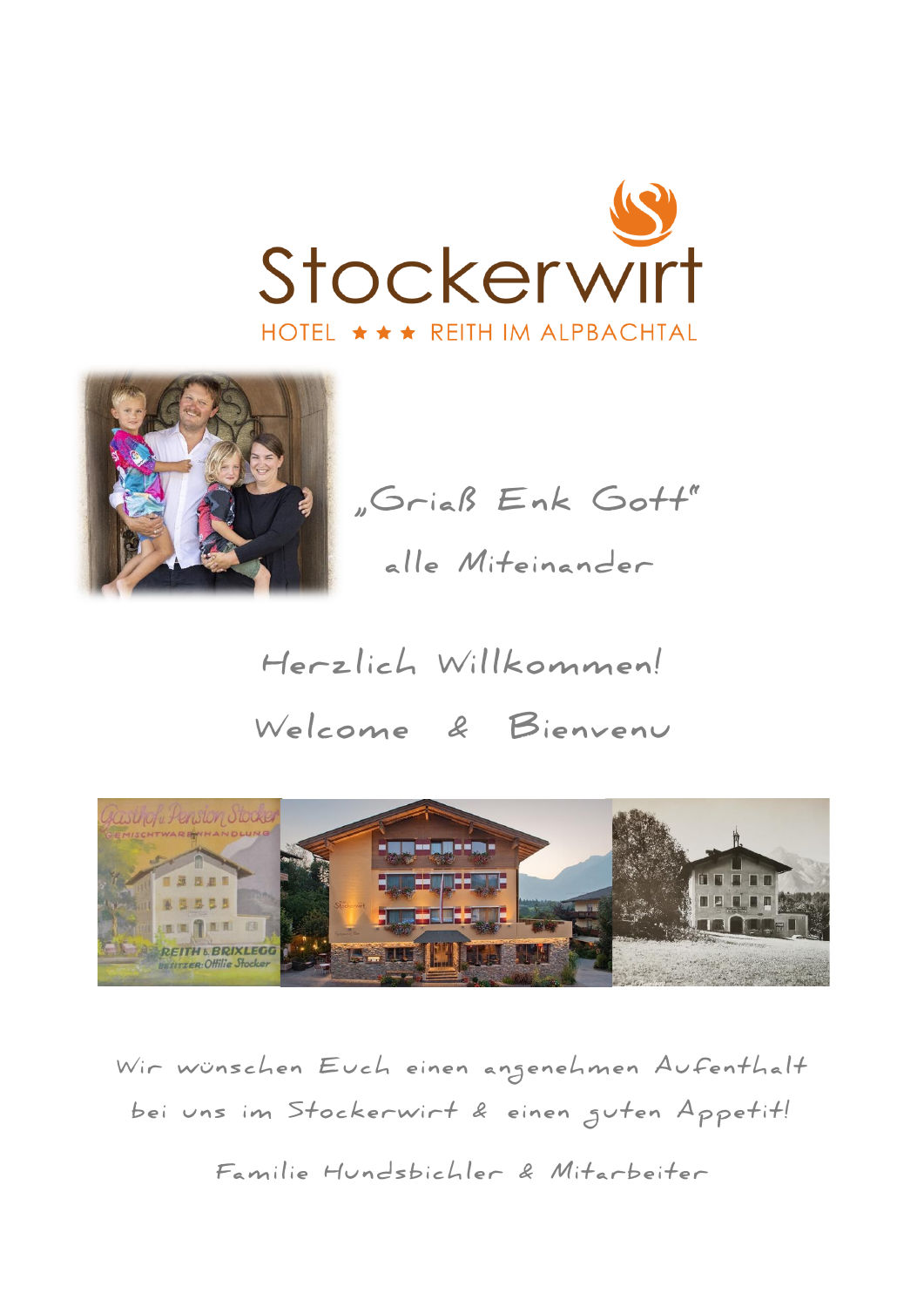

LIEBE GÄSTE!



FÜR DIE FRISCHE SPEISENZUBEREITUNG UND DEN EINSATZ REGIONALER ROHSTOFFE

WURDEN WIR MIT DEM AMA-GASTROSIEGEL AUSGEZEICHNET!

WEITER VERLIEH UNS DAS LAND TIROL DIE AUSZEICHNUNG "BEWUSST TIROL"

FÜR DIE VERWENDUNG TIROLER LEBENSMITTEL

UND DIE GENUSS REGION ÖSTERREICH DEN TITEL "GENUSS WIRT"



## RIND, SCHWEIN:

FLEISCH AUS ÖSTERREICH, FA. KRÖSWANG GRIEßKIRCHEN,

FA. RIEDHART'S ZUSTELLUNG WÖRGL, FA. NEURAUTER ÖTZTAL-BAHNHOF

## **MILCH UND MILCHPRODUKTE:**

SENNEREI REITH IM ALPBACHTAL, FA. RIEDHART'S ZUSTELLUNG WÖRGL, FA. KRÖSWANG GRIEßKIRCHEN

### ALPBACHTALER HEUMILCHKÄSE UND BERGKÄSE:

SENNEREI REITH IM ALPBACHTAL

### EIER AUS ÖSTERREICHISCHER BODENHALTUNG:

FA. KRÖSWANG GRIEßKIRCHEN, FA. RIEDHART'S ZUSTELLUNG WÖRGL

ERDÄPFEL, WURZELGEMÜSE, KRAUT, BLATTSALATE, ZWIEBEL:

AUS HEIMISCHER LANDWIRTSCHAFT

FA. RIEDHART'S ZUSTELLUNG WÖRGL, FA. NEURAUTER ÖTZTAL-BAHNHOF

## **FISCH**

FA. RIEDHART'S ZUSTELLUNG WÖRGL, FA. KRÖSWANG GRIEBKIRCHEN

BEI FRAGEN ZU ALLERGENEN UND ZUSATZSTOFFEN WENDEN SIE SICH BITTE AN UNSER SERVICEPERSONAL!

GERNE MÖCHTEN WIR SIE DARAUF HINWEISEN, DASS UNSERE SAUCEN AUSSCHLIEßLICH

MIT MAISSTÄRKE GEBUNDEN WERDEN UND SOMIT GLUTENFREI SIND.

**GLUTENFREIES BROT AUF VORBESTELLUNG - WARTEZEIT CA. 30 MINUTEN**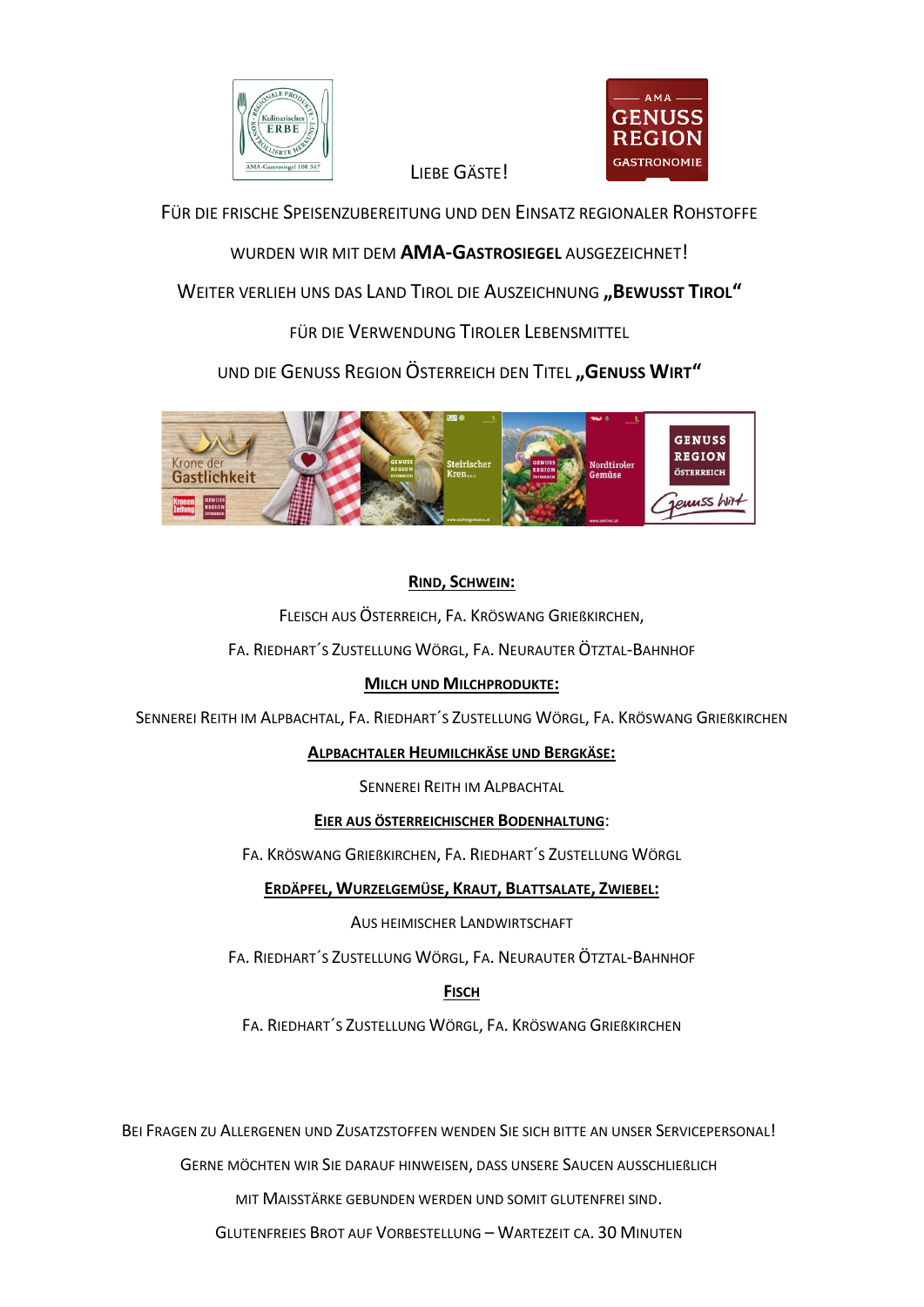"Mango Aperol"

DIESE MANGO VARIANTE ÜBERZEUGT GANZ BESONDERS APEROL, PROSECCO, MANGOPÜREE, EISGEKÜHLT € 5,90

UND AM ENDE DES TAGES ERGIBT ALLES EINEN GIN:

Tangueray Gin Flor de Sevilla - SOMMERLICH FRUCHTIG 4 CL GIN MIT TONIC WATER DAS MIT ORANGEN ZUM ABSOLUTEN HIGHLIGHT WIRD € 9,50

"Bergquell Gin" - BRUTAL REGIONAL AUS REITH IM ALPBACHTAL 4 CL GIN MIT TONIC WATER € 11.00

"Man kann nicht gut  $\mathcal{D}$ en $k$ en,

gut Lieben, gut Schlafen.

wenn man nicht gut Gegessen hat"

**VIRGINIA WOOLE**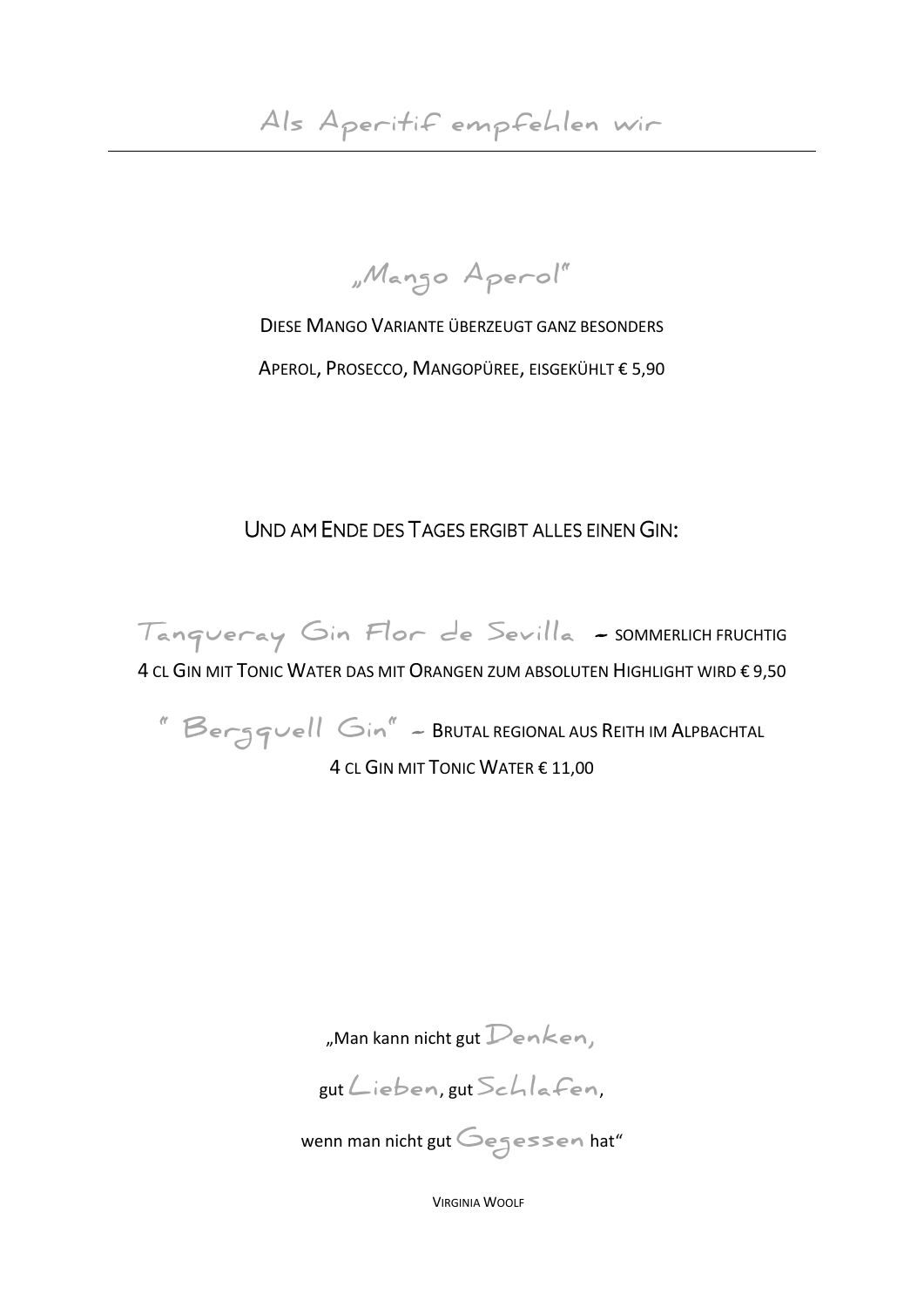**Aus dem Suppentopf**

### KLARE RINDSSUPPE MIT FRITTATEN € 5,20 Soup with strips of pancake

KLARE RINDSSUPPE MIT KASPRESSKNÖDEL € 5,90 Soup with cheese dumpling

TOMATEN-CHILI-SÜPPCHEN MIT WEIßBROTCROÛTONS UND FRISCHEM BASILIKUM € 5,50 Tomato and chili soup with bread croutons and fresh basil

#### ALPBACHTALER GRAUKASSUPPE MIT CROUTONS € 5,50 Creamy grey cheese soupe from Alpbachtal with brown bread croutons



BUNTER GEMISCHTER SALAT € 5,20 Small mixed salad

GRÜNER SALAT € 4,80 Small green salad

"BEEF TARTAR" - **v o m h e i m i s c h e n J u n g s t i e r** - EIN KLASSIKER UNTER DEN VORSPEISEN**!** FEIN MARINIERT, DAZU TOAST UND BUTTER - PORTION CA. 150G € 19,50 PORTION CA. 100G € 15,50 "Beef Tartar" – minced beef, marinated with chopped caper, onion, pickled gherkin and parsley, tasty seasoned, served with toasted bread and butter

> "BACKHENDLSALAT" GEBACKENE STREIFEN VON DER HÜHNERBRUST AUF BLATTSALAT IN KERNÖL-DRESSING MARINIERT € 15,50 Bed of lettuce marinated with pumpkin dressing, crispy chicken

"FITNESS SALAT" BUNTE SALATE DER SAISON IN BALSAMICO-DRESSING, MIT GEBRATENEN STREIFEN VOM RINDERRÜCKEN € 18,50 Bed of mixed salad marinated with balsamic dressing with grilled beef

ZANDERFILET IN DER SESAM-PANIER GEBACKEN

AUF BUNTEN BLATTSALATEN IN WEIßWEIN-DRESSING MARINIERT € 16,50 Bed of lettuce with crispy fillet of zander marinated with white wine dressing and Panna Rustica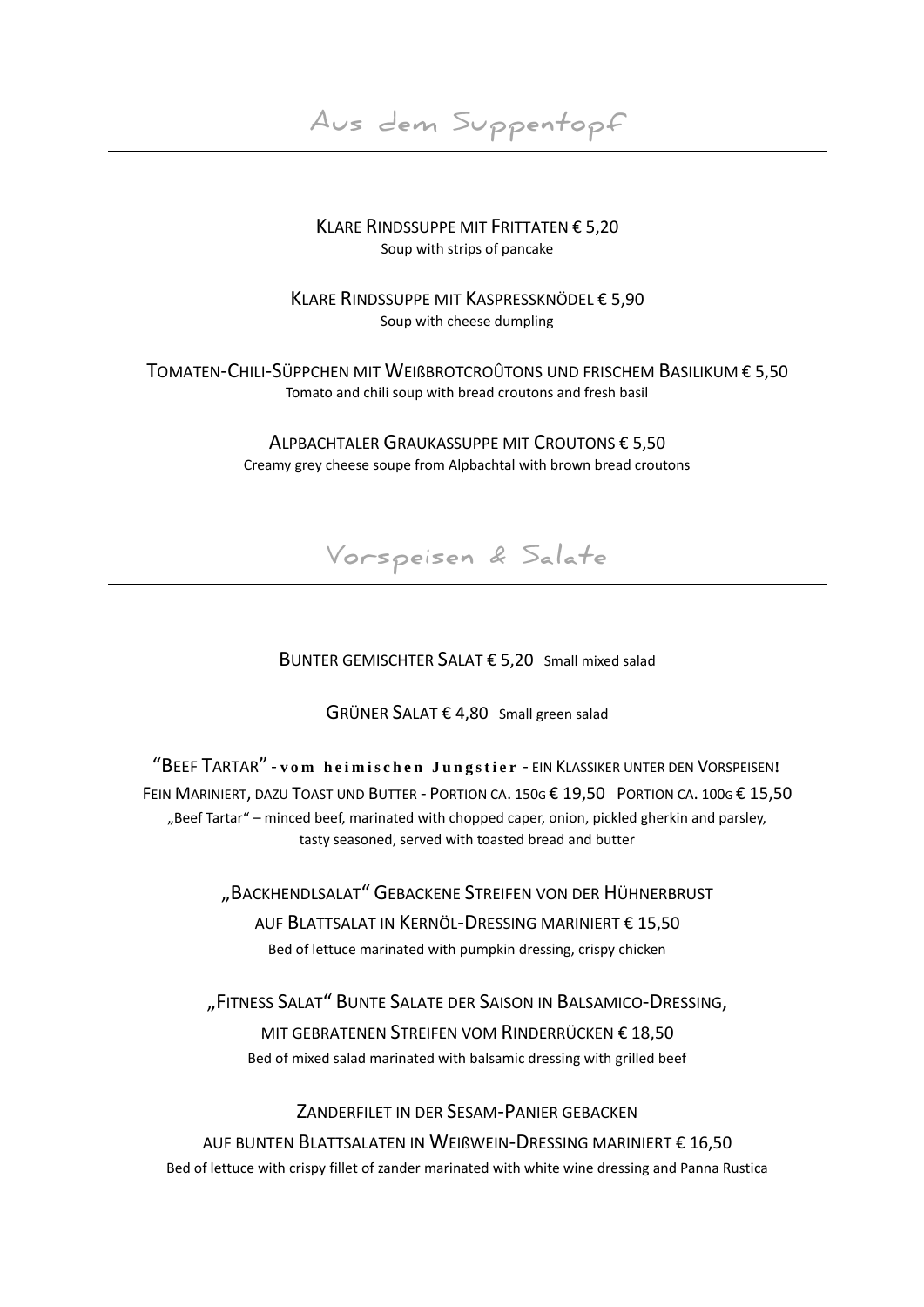**Vegetarische Gerichte**

"KNÖDELDUETT" SPINAT & ROTE BEETE KNÖDEL MIT BERGKÄSEFÜLLE MIT BRAUNER BUTTER UND BERGKÄSE € 13,50 Spinach and beetroot dumplings – 2 pieces with brown butter and fresh beetroot

> **KASSPRESSKNÖDEL** MIT SAUERRAHMDIP AN GRÜNEM SALAT € 13,50 Green salad with cheese dumplings and sour cream

ERDÄPFELBLATTL`N DÜNN AUSGEROLLTE, GEBACKENE BLÄTTER AUS KARTOFFELTEIG SERVIERT MIT SAUERKRAUT 4 STÜCK € 9,50 "Erdäpfelblattl´n" with Sauerkraut – Deep fried potato dough with tyrolean Sauerkraut



Satzzeichen retten Leben…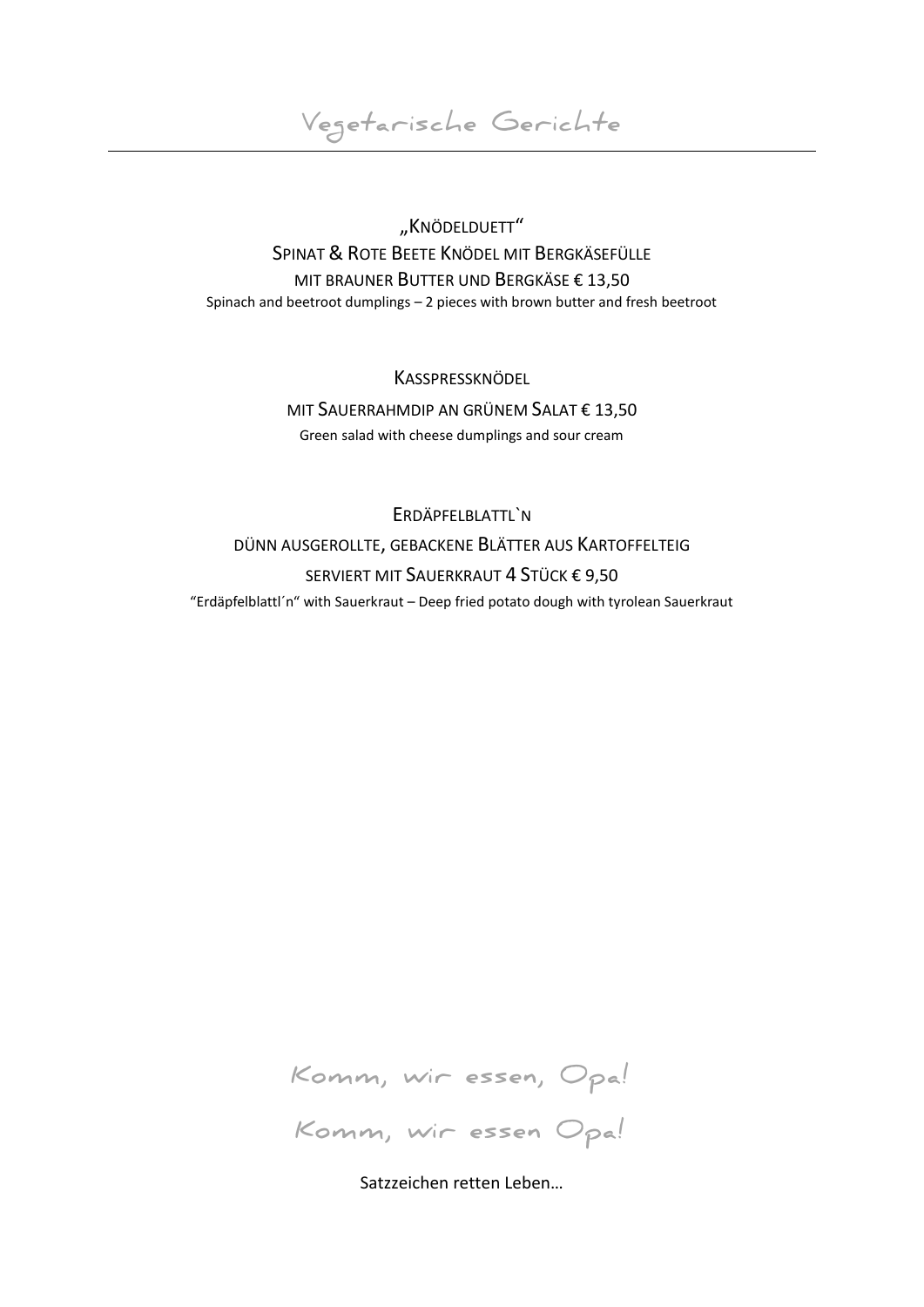**Hauptgerichte**

## WIENER SCHNITZEL - v o m S c h w e i n -MIT POMMES FRITES UND PREISELBEEREN € 14,90 "Wiener Schnitzel" Breaded pork cutlet with chips and cranberry sauce

# "STOCKERWIRT´S CORDON BLEU" GEBACKENES SCHWEINESCHNITZEL GEFÜLLT MIT SPECK UND ALPBACHTALER BERGKÄSE, POMMES FRITES UND PREISELBEEREN € 16,50 Breaded pork cutlet filled with tyrolean ham and regional mountain cheese, chips and cranberry sauce

## CRISPY CHICKEN BURGER

IN DER CORNFLAKES-PANIER GEBACKENE HÜHNERBRUST AUF BLATTSALAT IN DER SESAMSEMMEL, CURRYMAYONNAISE, DAZU POMMES FRITES € 15,50 Crispy chicken Burger in a sesame bread with lettuce, currymayonnaise, served with french fries

## RINDERGULASCH - **v o m ö s t e r r e i c h i s c h e n R i n d** MIT SEMMELKNÖDEL € 16,50 Goulash from Austrian beef served with dumpling

SPAGHETTI AMATRICIANA SPAGHETTI IN PIKANTER TOMATEN-CHILI-SAUCE MIT GEBRATENEN SPECK- UND ZWIEBELWÜRFEL € 11,90 Spaghetti in spicy tomato and chili sauce with fried bacon and onion cubes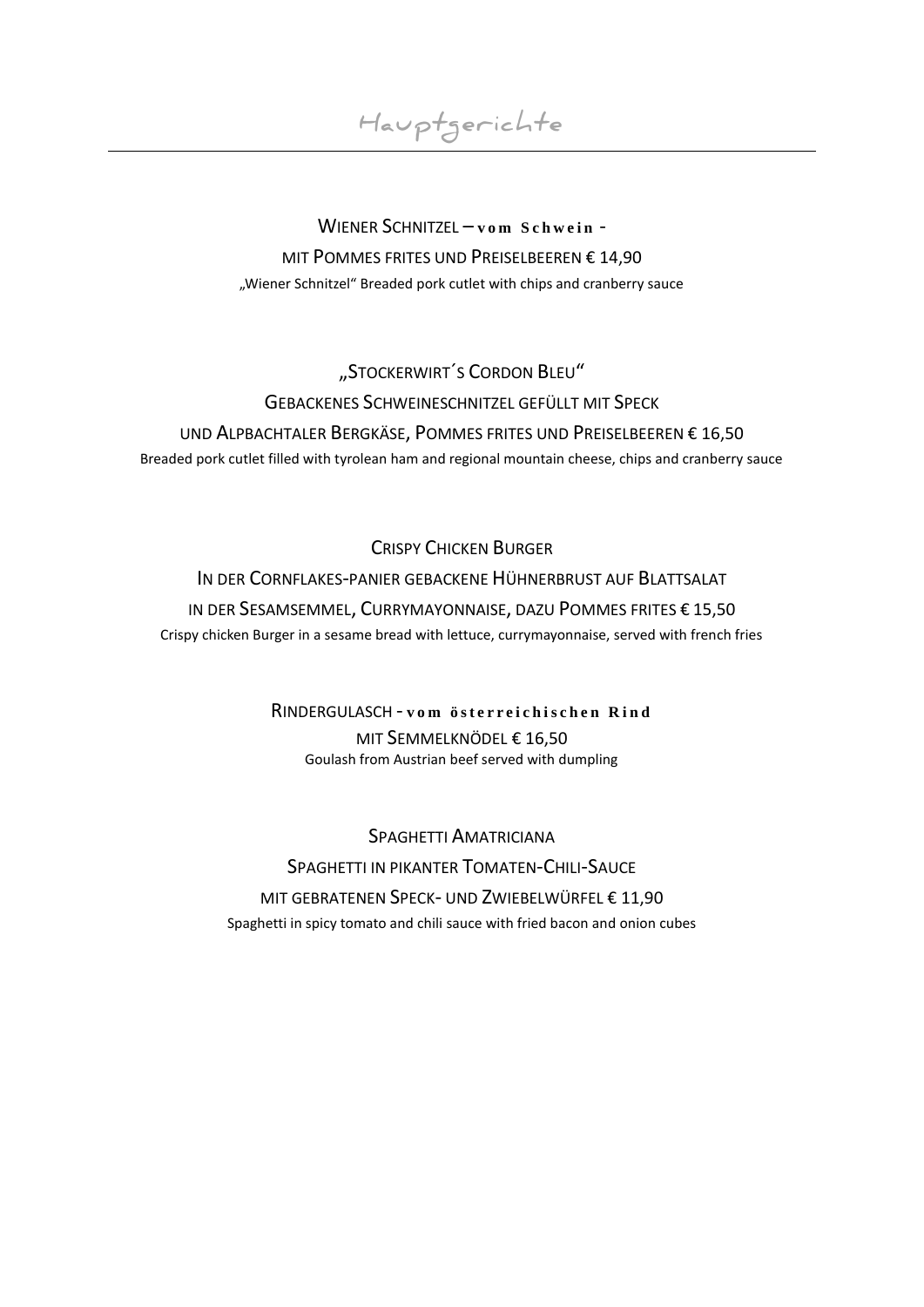"STOCKER HANSI´S LIEBLINGSSTEAK"

RUMPSTEAK VOM GRILL - vom österreichischen Rind 250G

MIT GEBRATENEN SPECK, ZWIEBELN, POMMES FRITES,

BUNTEM SALAT UND SAUERRAHMDIP € 26,50

Stocker Hansi's favorite steak Rumpsteak from the grill-from Austrian beef with fried bacon, onions, fries, mixed salad and sour cream dip

"LADYSTEAK" KLEINES RUMPSTEAK 150 G MIT KNOBLAUCHBAGUETTE, KRÄUTERBUTTER UND BUNTEM SALAT € 22,50 "Ladysteak" Small Rumpsteak (6oz) served with garlic bread, herb butter and mixed salad

RUMPSTEAK VOM GRILL - vom österreichischen Rind 250 G MIT PFANNENGEMÜSE UND DIPPER´S POMMES, KRÄUTERBUTTER UND BBQ SAUCE € 26,50 Rumpsteak 9oz from Austrian beef, served with chips and vegetables, herb butter and BBQ sauce

> "ALPBACHTALER ROSTBRATEN" - **v o m h e i m i s c h e n R i n d** IN FEINER SPECK UND ZWIEBELSAUCE MIT SAUERRAHM VERFEINERT UND BUTTERSPATZL´N € 22,00

Tvrolean roast in a fine sour cream sauce with diced bacon served with "Butterspatzl'n" (a pasta-like dish)

Was man braucht sind

**gute Freunde, gute Drinks** und **gutes Essen**